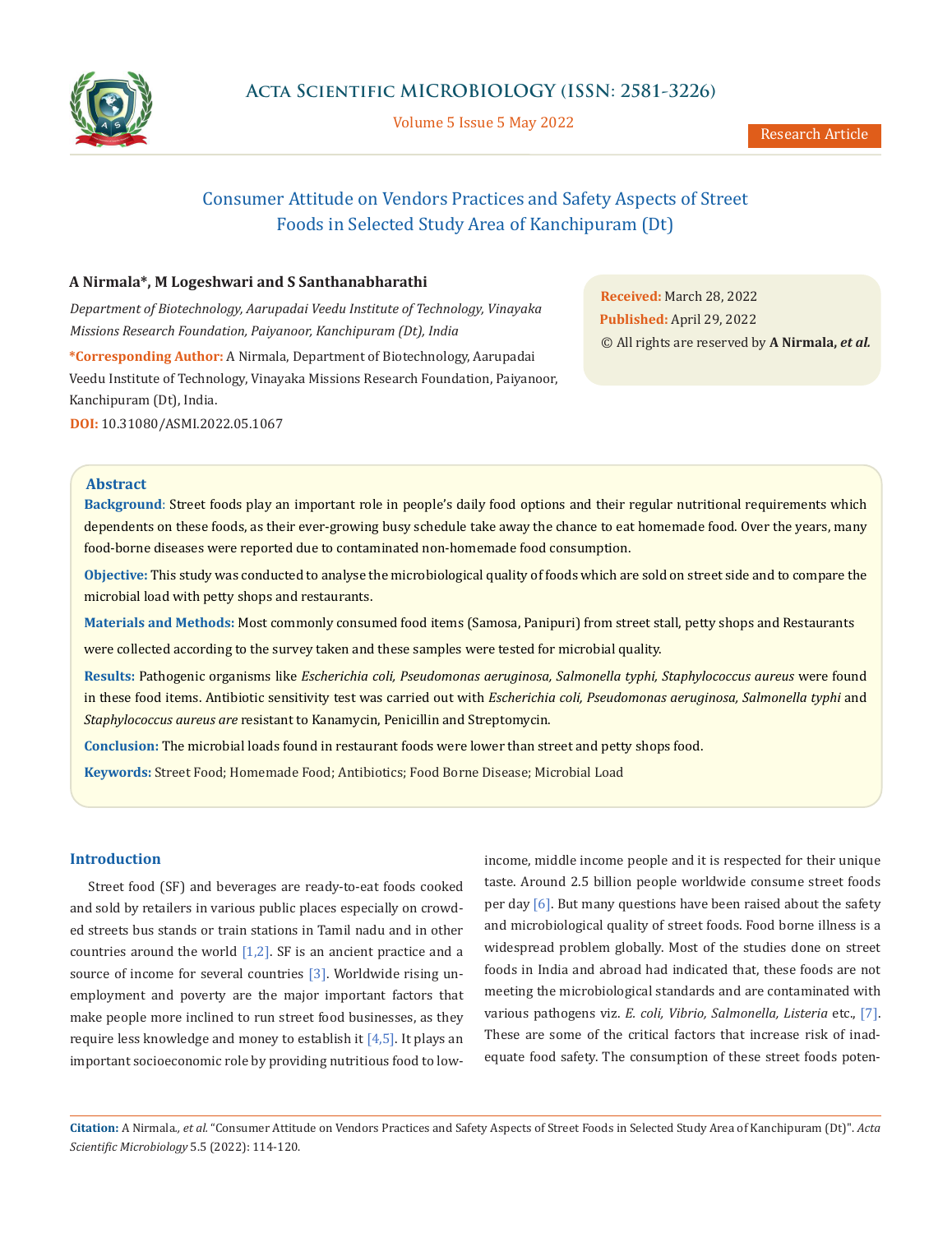tially increases the risk of food borne diseases caused by a wide variety of pathogens which include *E. Coli, Salmonella typhi, Pseudomonas spp, S. aureus* [8]. Studies on street foods in developing countries have showed that street foods were responsible for serious food poisoning outbreaks as these foods are sometimes found to be contaminated with pathogens [9]. These foods are normally ready to eat, which are very popular among urban dwellers in developing countries because they are perceived to be inexpensive, convenient and attractive [10].

Therefore the present study was undertaken to evaluate the microbial quality and safety on consumption of street foods. This study has the major objective of analysing the safety of street foods vended in Kanchipuram (Dt) and the factors contributing to the safety. In particular, the study was conducted to investigate the food safety knowledge and attitude of vendors and consumers attitude on street foods. In addition, the assessment of microbiological quality of certain selected street foods was performed. The results of the present study would contribute to improve the policies and actions of the government concerning the safety of street foods.

#### **Materials and Methods**

# **Research questions**

The aim of this study is to explore street food consumers' attitude towards food handling practices and their views on street foods safety. The demographic profiles of consumer respondents, their opinion in comparison with street foods and other food stalls, reasons for buying and commonly purchased items of street foods, their experience on street food safety aspects, their attitude towards the vending practices of the vendors etc. were conducted in this study. To find the consumer attitude, survey was taken from various departments of Aarupadai Veedu Institute of Technology, Chennai.

#### **Data**

A total of one hundred  $(n = 100)$  street foods consumers took part in this study. The study was conducted during the period of January 2018 to March 2018. Simple random sampling technique was used and having the experience of street foods consumption is the only condition required in selection of respondents. For the sake of respondents' and consumer convenience, the majority of the questions were designed with a given set of options, with the exception of some demographic questions. Incentive was not given to the study participants. From the above survey we have selected the food items from three different places.

- Street stall
- **Restaurants**
- Petty shops

#### **Sample collection**

 Samples (samosa, panipuri) were collected from local street shops, restaurants and petty shops. All the samples were aseptically collected in sterile containers, stored at 4°C and analysed within an hour of collection.

#### **Isolation and enumeration of microorganisms**

Ten grams of sample was weighted under aseptic condition and properly homogenized by using a sterile pestle and mortar. Ten grams of homogenate sample was added to 90 ml of sterile 0.85% saline water in a flask and diluted serially up to 10-5 dilution. For bacterial isolation 0.1 ml of dilution from each tube was aseptically pipetted out and plated onto different agar media using spread plate technique. The plating was done in the laminar flow to maintain aseptic conditions. All the plates were placed in an incubator at 37°C for 24 to 48 hours. For bacterial enumeration the plates were used to determine the number of colony forming units (CFU) per gram of food. Enumeration of bacteria and isolation of bacterial colonies were done after incubation of plates at 37°C to obtain viable bacterial colonies. Plates containing 30 to 300 colonies were selected and counted at the expiration of the incubation period using the colony counter (GaIlenkamp, England). Bacterial counts were expressed as colony - forming units per gram of food sample (cfu/g).

#### **Morphological identification of isolates**

Identification of distinct bacterial colonies was based on standard methods [11,12]. The bacteria isolates were gram stained and specific biochemical tests were performed. The morphological characterization of each of the isolated colonies was done by observing their shape, colour, texture and appearance. The following biochemical test were performed on the isolates; sugar fermentation, catalase activity, indole test, methyl red test, citrate utilization test, ureases test, voges-proscaure test and motility test [13].

**Citation:** A Nirmala*., et al.* "Consumer Attitude on Vendors Practices and Safety Aspects of Street Foods in Selected Study Area of Kanchipuram (Dt)". *Acta Scientific Microbiology* 5.5 (2022): 114-120.

115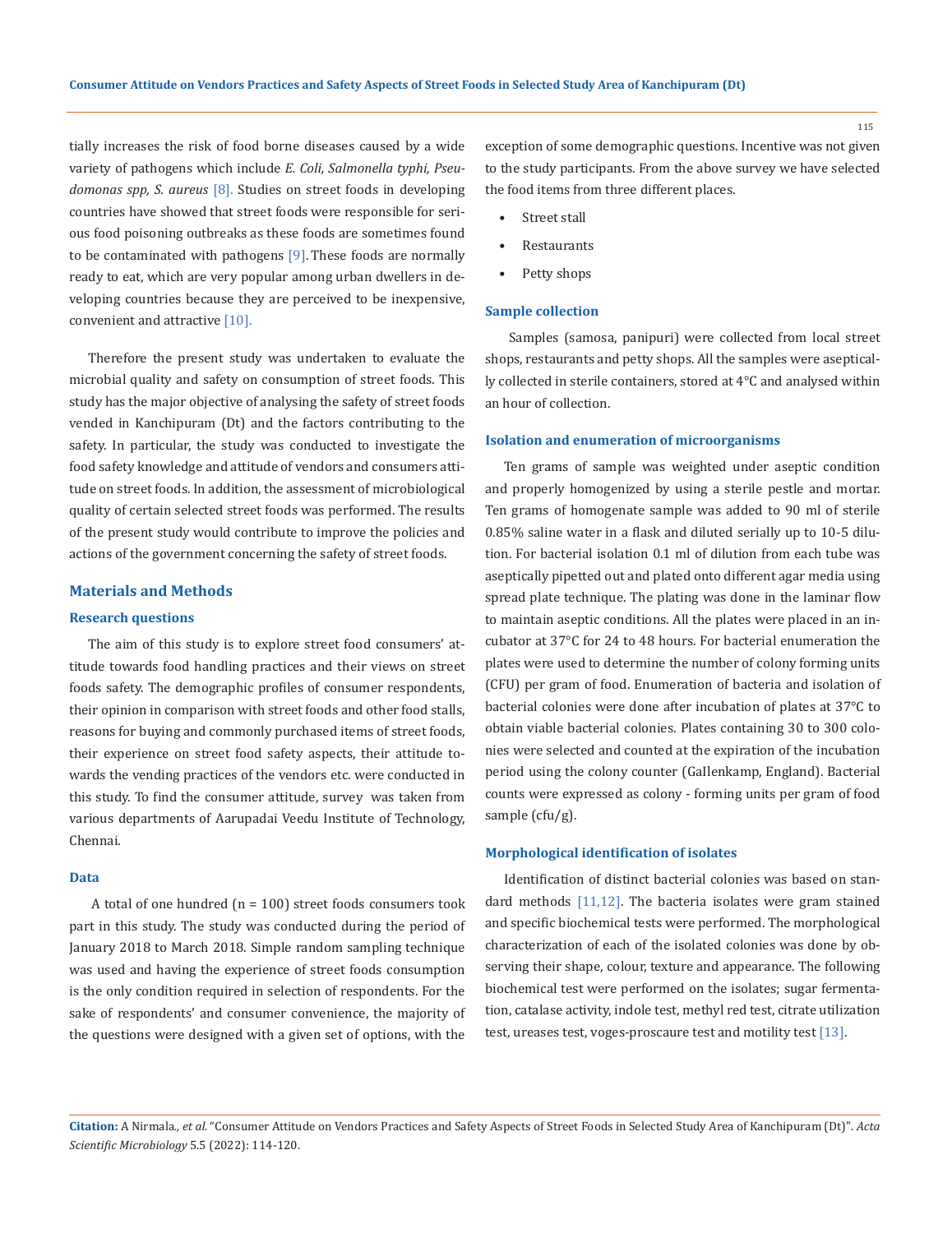## **Antibiotic sensitivity test**

A single colony of the purified isolates were inoculated in 5 ml sterile peptone water and incubated at 37°C overnight. Loop full of culture was diluted in 5 ml sterile phosphate buffered saline and seeded into Muller Hinton agar. Antibiotic disc was placed on the surface of agar and incubated overnight at 37°C. Zone of inhibition was recorded. A control sensitive culture was included in the experiment. The test determines the sensitivity of a microbial species against different antibiotic agents [14,15].

# **Results and Discussion**

#### **Microbiological analysis**



Samosa/street stall Samosa/petty shop

**Plate 1:** Bacterial growth on EMB agar.



Panipuri/street stall Panipuri/petty shop

**Plate 2:** Bacterial growth on nutrient agar.

| Media    | <b>Sample</b>     | <b>Dilution</b>  | No. Of<br>colonies | <b>CFU/ML</b> |  |
|----------|-------------------|------------------|--------------------|---------------|--|
|          | Street food       | $10^{\circ} - 5$ | 315                | 0.0315        |  |
| Samosa   | Restaurants Shops | $10^{\circ} - 5$ | 254                | 0.0254        |  |
|          | Petty shops       | $10^{\circ} - 5$ | 348                | 0.0348        |  |
| Panipuri | Street food       | $10^{\circ} - 5$ | 122                | 0.0122        |  |
|          | Restaurants Shops | $10^{\circ} - 5$ | 104                | 0.0104        |  |
|          | Petty shops       | $10^{\circ} - 5$ | 202                | 0.0202        |  |

**Table 1:** Number of colonies present in selected food sample.

#### **Catalase test**

Samosa and panipuri from street stall, petty shops and restaurants showed positive results for catalase reaction.

#### **Simmons citrate test**

Catalase test has shown negative result in Samosa collected from street stall and samosa from petty shops, restaurants foods showed catalase positive because the organisms present in it has the ability to utilize citrate. The panipuri samples collected from street stall and restaurants has showed positive results while sample from petty shops showed catalase negative.

#### **Carbohydrate utilization test**

Samples from street stall and petty shops showed the positive results as it is showed the presence of gas bubbles. Samples from restaurants indicated the negative results because it does not showed gas bubbles in the tubes.

#### **Methyl red and voges-proscaure test**

The samosa sample collected from street stall and restaurants showed positive results by changing its red color because bacteria was fermented by the acid and from petty shop has no color change showed the negative results. The panipuri samples collected from restaurants and petty shops showed positive results as it change its color in to red due to the fermentation of bacteria. Street foods showed negative results.

#### **Ureases test**

The samosa sample collected from restaurants showed ureases positive due to the formation of ammonia alkalinizes and food from street stall and petty shops showed ureases negative as a result of acid formation. The panipuri samples collected from street stalls and restaurants showed ureases positive by the formation of ammonia alkalinizes and from petty shops showed ureases negative as a result of acid formation.

# **Indole test**

The Samosa samples collected from the street stall indicated indole positive as it converted into tryptophan; restaurants and petty shops indicated the indole negative as the absence of ring formation. The panipuri samples collected from petty shops indicated indole positive as it converted into tryptophan; street stall and restaurant foods showed indole negative result as the absence of ring.

**Citation:** A Nirmala*., et al.* "Consumer Attitude on Vendors Practices and Safety Aspects of Street Foods in Selected Study Area of Kanchipuram (Dt)". *Acta Scientific Microbiology* 5.5 (2022): 114-120.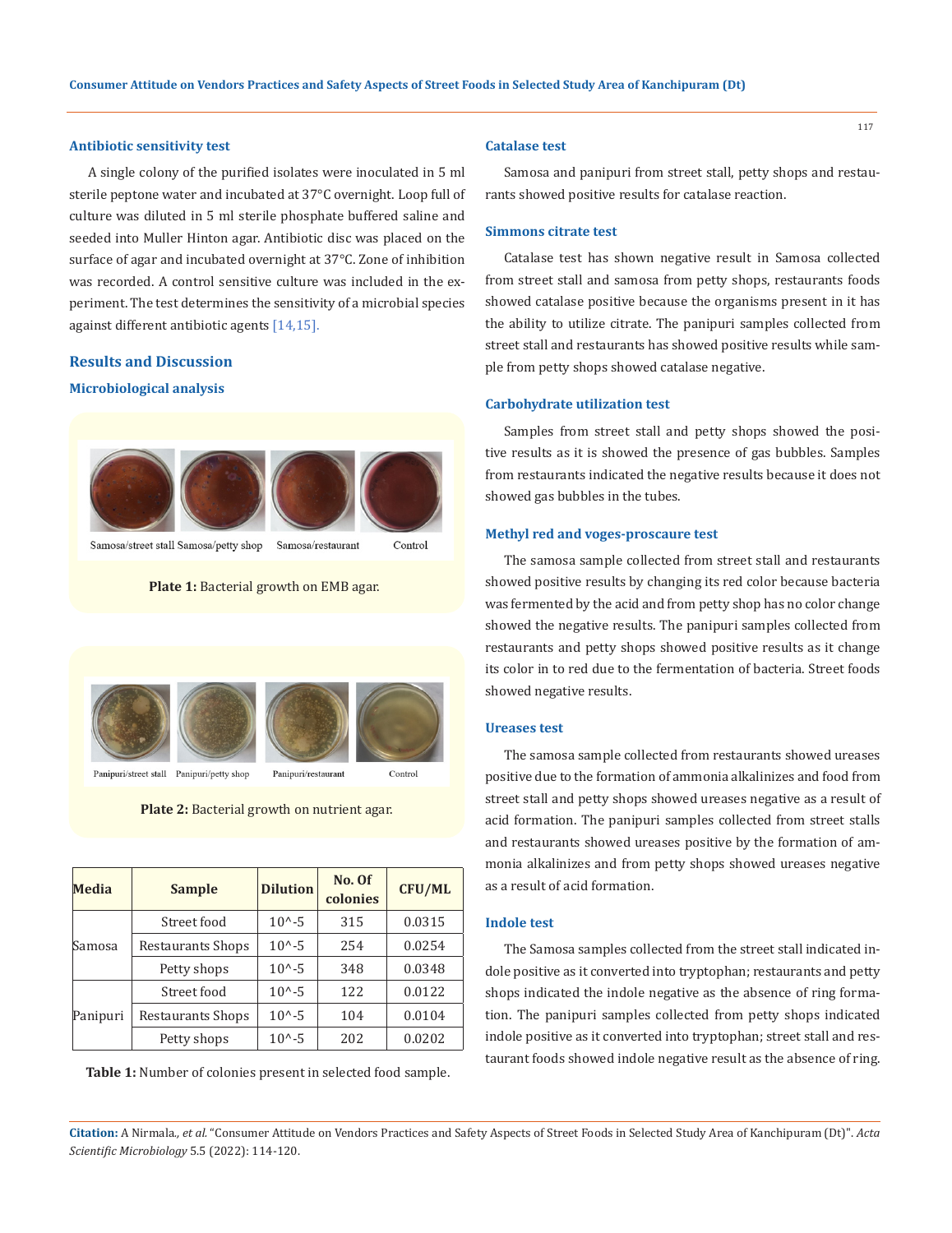# **Motility test**

Motility of the organism (Table -2) was tested by using a sterile loop to pick culture from the micro titre wells were placed on a

microscope slide, covered with a cover slip and observed under the microscope for locomotion (Feglo., *et al.* 2012) [16].

118

| <b>Sample</b> | <b>Shape</b> | <b>Motility</b><br><b>Test</b> | <b>Indole</b>            | <b>Catalase</b> | <b>Ureases</b>           | <b>MR</b> test | <b>VP</b> test | Citrate<br>test | <b>Sugar</b><br>fermentation |
|---------------|--------------|--------------------------------|--------------------------|-----------------|--------------------------|----------------|----------------|-----------------|------------------------------|
|               | Rod          | $\ddot{}$                      | $+$                      | $+$             | $\overline{\phantom{0}}$ | $\ddot{}$      | ۰              | ۰               | +                            |
|               | Cocci        | <b>.</b>                       | $\overline{\phantom{a}}$ | $^{+}$          | $\ddot{}$                | $\ddot{}$      | $\ddot{}$      | $+$             | $\overline{\phantom{0}}$     |
|               | Rod          | $\ddot{}$                      | -                        | $\ddot{}$       | -                        |                | ۰              | $\ddot{}$       | $\ddot{}$                    |
|               | Rod          | $\overline{a}$                 | $\sim$                   | $\ddot{}$       | $\ddot{}$                |                | $\pm$          | $+$             | $\overline{\phantom{a}}$     |
|               | Cocci        | $\overline{a}$                 | ۰                        | $\ddot{}$       | $+$                      | $\ddot{}$      | $\ddot{}$      | $\ddot{}$       | $\overline{\phantom{a}}$     |
|               | Rod          | $\div$                         | $\pm$                    | $\ddot{}$       |                          | $\pm$          |                |                 |                              |

**Table 2:** Biochemical and motility test.

 $(+)=$  positive;  $(-)$  = negative

| Si. no | <b>Sample</b>               | <b>Organisms suspected</b> |  |  |
|--------|-----------------------------|----------------------------|--|--|
| 11     | Samosa from street stalls   | Escherichia coli           |  |  |
| 2      | Samosa from restaurants     | Staphylococcus aureus      |  |  |
| 3      | Samosa from petty shops     | Pseudomonas aeruginosa     |  |  |
| 4      | Panipuri from street stalls | Salmonella typhi           |  |  |
| 5      | Panipuri from restaurants   | Staphylococcus aureus      |  |  |
| 6      | Panipuri from petty shops   | Pseudomonas aeruginosa     |  |  |

**Table 3**: Suspected organisms from the collected samples.

Gram negative rods and Gram positive coci's were present in significant numbers in petty shop foods, high in street food and comparatively low in restaurants (Table -1). Four organisms were isolated from selected samples; *E. coli, St. aureus and P. aeruginosa*  was isolated from Samosa, *Salmonella typhi, St. aureus and P. aeruginosa* was isolated from panipuri (Table -3). The isolates were differentiated on the basis of cultural and cellular morphological studies, after which they were subjected to various biochemical and physiological tests and the isolates were identified (Table-2).

Isolated organisms like *E. coli, St.aureus, P. aeruginosa* and *S. typhi* were found to be resistant to Kanamycin, Penicillin and Strep-



**Plate 3:** Antibiotic sensitivity of all the isolated organisms.

tomycin. The zone of inhibition of Kanamycin was higher than the Streptomycin and Penicillin*.* (Figure 1).



**Figure 1:** Zone of Inhibition against microorganisms.

**Citation:** A Nirmala*., et al.* "Consumer Attitude on Vendors Practices and Safety Aspects of Street Foods in Selected Study Area of Kanchipuram (Dt)". *Acta Scientific Microbiology* 5.5 (2022): 114-120.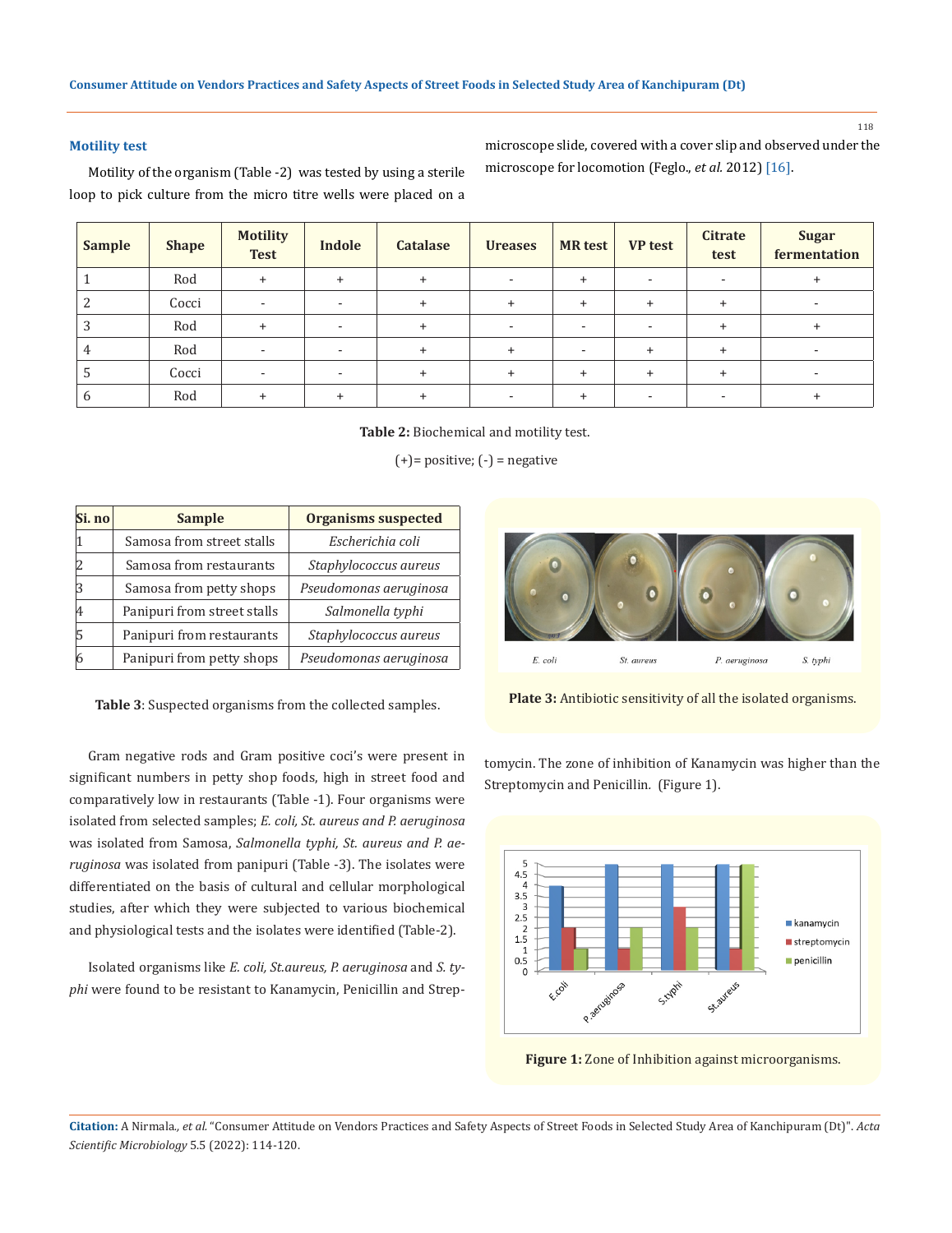## **Discussion**

Different resourceful and obligate bacterial pathogens were isolated from samosa and panipuri sold by street vendors. This kind of contamination may be due to low pH and [high temperature](http://www.scialert.net/asci/result.php?searchin=Keywords&cat=&ascicat=ALL&Submit=Search&keyword=high+temperature) (above 28°C) preferred the growth of microorganism, thus reducing the shelf life of street foods. In our study also we observed that, the samples collected from street side and petti shop showed occurrence of high bacterial loads consisting of faecal *coliforms*, *Staphylococcus aureus, Pseudomonas aeruginosa* and *Salmonella typhi*. The presence of these microbes in food can be connected to a number of factors such as improper handling and processing, cooking, use of contaminated water during washing and dilution, cross contamination from rotten vegetables, or the use of dirty utensils like knife and trays [16-18].

The results of the present study are in agreement with those reported by Sheth and co-workers  $[9]$ . They reported that, presence of high *Staphylococcus aureus* counts along with the presence of Escherichia coli in Bhelpuri samples from urban Vadodara. The presence of coagulase positive *Staphylococcus aureus* in the chaats with a count of  $0.01$ - $0.8 \times 10^4$  cfu g<sup>-1</sup> might be explained by the fact that it forms the normal microflora present on/in several parts of the human body this can be familiarized into the street foods during handling, processing or vending [19].

In most places, street foods are sold by untrained vendors in poor hygienic condition, who are unlicensed with poor educational level [20,21]. Cross- contamination of street foods is also increased by unsanitary processing and preservation. The use of dirty utensils, as well as the open display of street foods encourages the visits of flies, cockroaches, rodents and dust [22]. Preservation of prepared foods that requires no further processing before consumption, at ambient temperatures during retail, maintenance of the food at optimum temperatures, allows the invasion of pathogenic mesophiles [23].

# **Conclusion**

The present study has been carried out to investigate and compare the microbial quality of foods collected from street side stalls, petty shops and restaurants. The food samples were collected and microbial tests were performed and it was observed that gram negative rods and gram positive cocci's in street foods. Four organisms were isolated from selected samples; *E. coli, St. aureus and P.*  *aeruginosa* was isolated from Samosa, *Salmonella typhi, St. aureus and P. aeruginosa* was isolated from panipuri. The isolates were differentiated on the basis of cultural and cellular morphological studies, after which they were subjected to various biochemical and physiological test, then isolates were identified. Antibiotic sensitivity test was done followed by biochemical test. The results of antibiotic sensitivity test showed that *E. coli, St. aureus, P. aeru- ginosa* and *S. typhi* all four organisms were resistant to Penicillin and Streptomycin compare to Kanamycin.

Hence this study has demonstrated that some of the most popular type of foods that were vended on the streets do not meet the required acceptable quality and safety levels.

From the study it was concluded that, based on the consumer survey and results of microbial quality of foods which showed that the vendors had poor safety knowledge, attitude levels and from the observation study which showed that the majority of the vendors had poor food handling practices and mostly operated under unhygienic conditions. Therefore, apart from formal food safety training for the vendors, local government should pay more attention to build standardized infrastructures for street food sectors such as potable water, toilets and waste disposal facilities at the vending sites so that the risks of cross contamination can be minimized.

# **Bibliography**

- 1. Food and Agriculture Organization of the United Nations FAO. "The state of food insecurity in the world: the multiple dimensions of food security". Rome: FAO (2013).
- 2. Winarno FG and Alain A. "Street foods in developing countries: lessons from Asia". Rome: FAO (1991).
- 3. Cortese RDM., *et al*[. "Food safety and hygiene practices of ven](https://www.sciencedirect.com/science/article/pii/S0956713515302498)[dors during the chain of street food production in Florianopo](https://www.sciencedirect.com/science/article/pii/S0956713515302498)[lis, Brazil: a cross-sectional study".](https://www.sciencedirect.com/science/article/pii/S0956713515302498) *Food Control* 62 (2016): [178-186.](https://www.sciencedirect.com/science/article/pii/S0956713515302498)
- 4. Addo-Tham R., *et al*[. "Knowledge on food safety and food-han](https://www.hindawi.com/journals/aph/2020/4579573/)[dling practices of street food vendors in Ejisu-Juaben Munici](https://www.hindawi.com/journals/aph/2020/4579573/)pality of Ghana". *[Advances in Public Health](https://www.hindawi.com/journals/aph/2020/4579573/)* (2020): 1-7.
- 5. King LK., *et al*[. "An assessment of the safety of street foods in](https://pubmed.ncbi.nlm.nih.gov/10913764/) [the Ga district, of Ghana; Implications for the spread of zoono](https://pubmed.ncbi.nlm.nih.gov/10913764/)ses". *Acta Tropica* [76.1 \(2000\): 39-43.](https://pubmed.ncbi.nlm.nih.gov/10913764/)

119

**Citation:** A Nirmala*., et al.* "Consumer Attitude on Vendors Practices and Safety Aspects of Street Foods in Selected Study Area of Kanchipuram (Dt)". *Acta Scientific Microbiology* 5.5 (2022): 114-120.